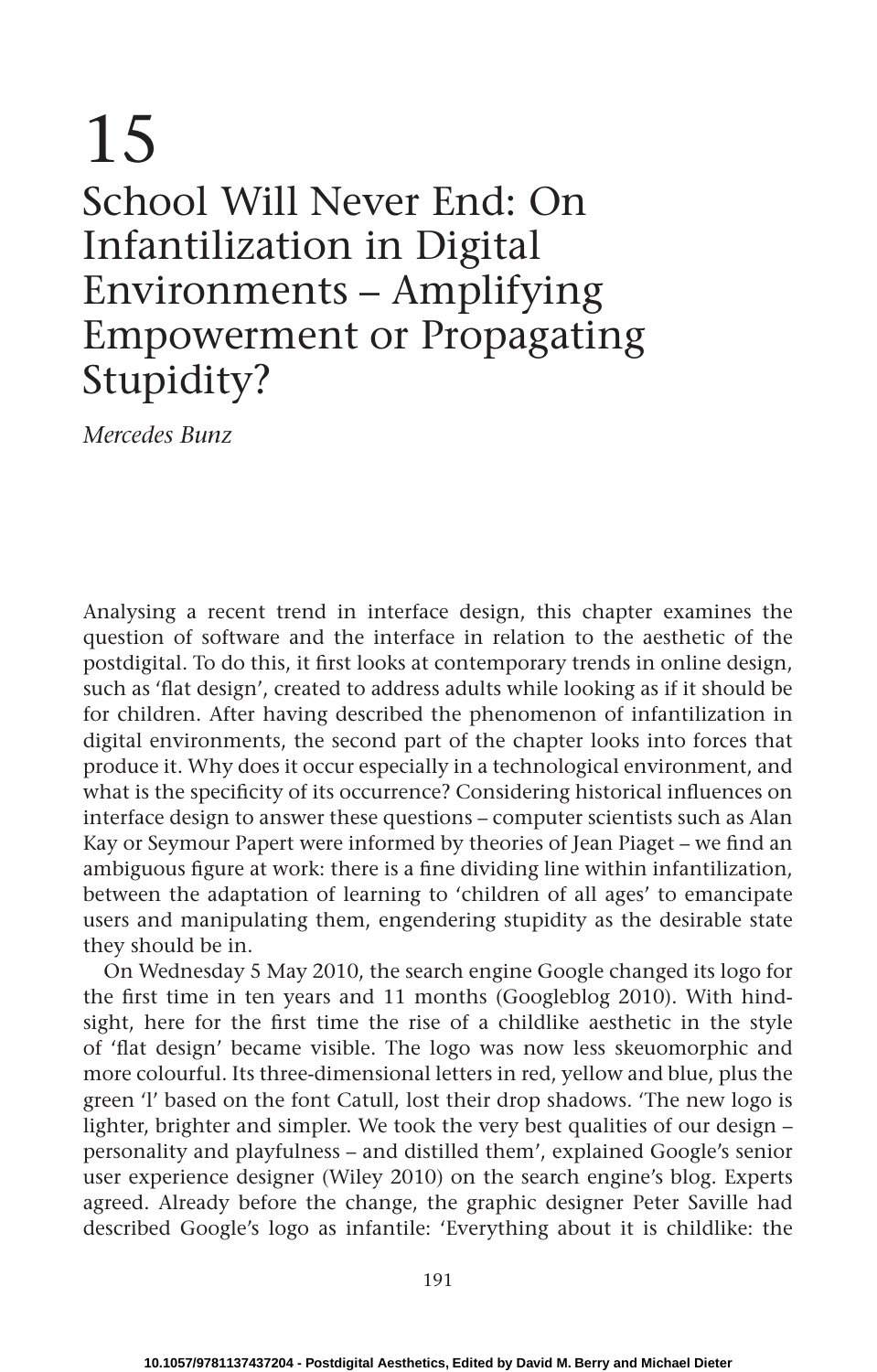colors [sic], the typeface, even the name' (Rawsthorn 2010). The redesign had intensified this. Chris Moran, at that time *The Guardian*'s search engine editorial optimizer, described the new look and feel as a turn towards 'My First Search Engine' (Moran 2010). Online, the wave of infantilization had begun, even though it would take a while before it became recognizable.

Of course, using playfulness was nothing new in the digital realm. Ever since personal computers had become mainstream, designers had tried to give them an air of being friendly and fun. Apple's appeal to nontechnical people was intentionally fostered by childish playfulness. Starting up the computer, users were greeted by a 'Happy Mac', a man–machine face designed by Susan Kare. With visually more refined operating systems, most of her benign Apple icons – the 'dogcow' (indicating the setup of a page), the trashcan or the scissors (for the 'cut command') – vanished. The last one to be replaced was the 'Happy Mac'. There was a short outcry (Markoff 2002), but Apple felt its days were gone, as Microsoft had already taken over the idea of animation. Five years earlier, the rival had introduced animated assistants of different forms for its Office suite: Windows had 'Clippy', named after a paper clip, and Office for Apple had a Macintosh on two little feet inspired by the comic 'Banana Jr'. They were meant to interface Office help content, but users experienced the presence of the animated things popping up uninvited, offering irritatingly pointless statements such as: 'It looks as if you're writing a letter?' While trying to concentrate on his essay, Matthew Fuller described the Windows Apple assistant as 'rocking on its heels, whistling, getting rubik, turning into a filing cabinet' (Fuller 2003, 145). Finally, Microsoft removed the assistants in 2007 (Inside Office Online blog 2007).

The 'Alice in Wonderland' era of animated things and figures on digital interfaces seemed over. After the screens had been technically refined, computers did not need to invoke imaginative visual magic any more. Voluptuous 3D buttons replaced the filigreed black and white icons. Also, the usage of computers had become an everyday reality, a fact that materialized with the rise of a new device, the tablet computer iPad, launched on 3 April 2010. Needing to hide that it was a toy for grown-ups, its look and feel were seriously stuffy, as its design was strongly influenced by the taste of Steve Jobs. As the former CEO of the animated film studio Pixar, he had a passion for reality imitating 3D graphics. With the iPad, digital interfaces had become serious. Seemingly, the digital world had grown up.

However, this impression was wrong. By 2014, the online world presented itself as more childish than ever before. Animated animals could be found all over the World Wide Web, as if one were in a fairy tale. The fox of the web browser Firefox might simply have been a survivor of old times as much as Tux, the penguin of the Linux operating system. But next to him now chirped the blue bird of the microblogging service Twitter. The head of another fox pricked up its pointed ears on the data journalism venture FiveThirtyEight, created by statistical analyst Nate Silver. A black Octocat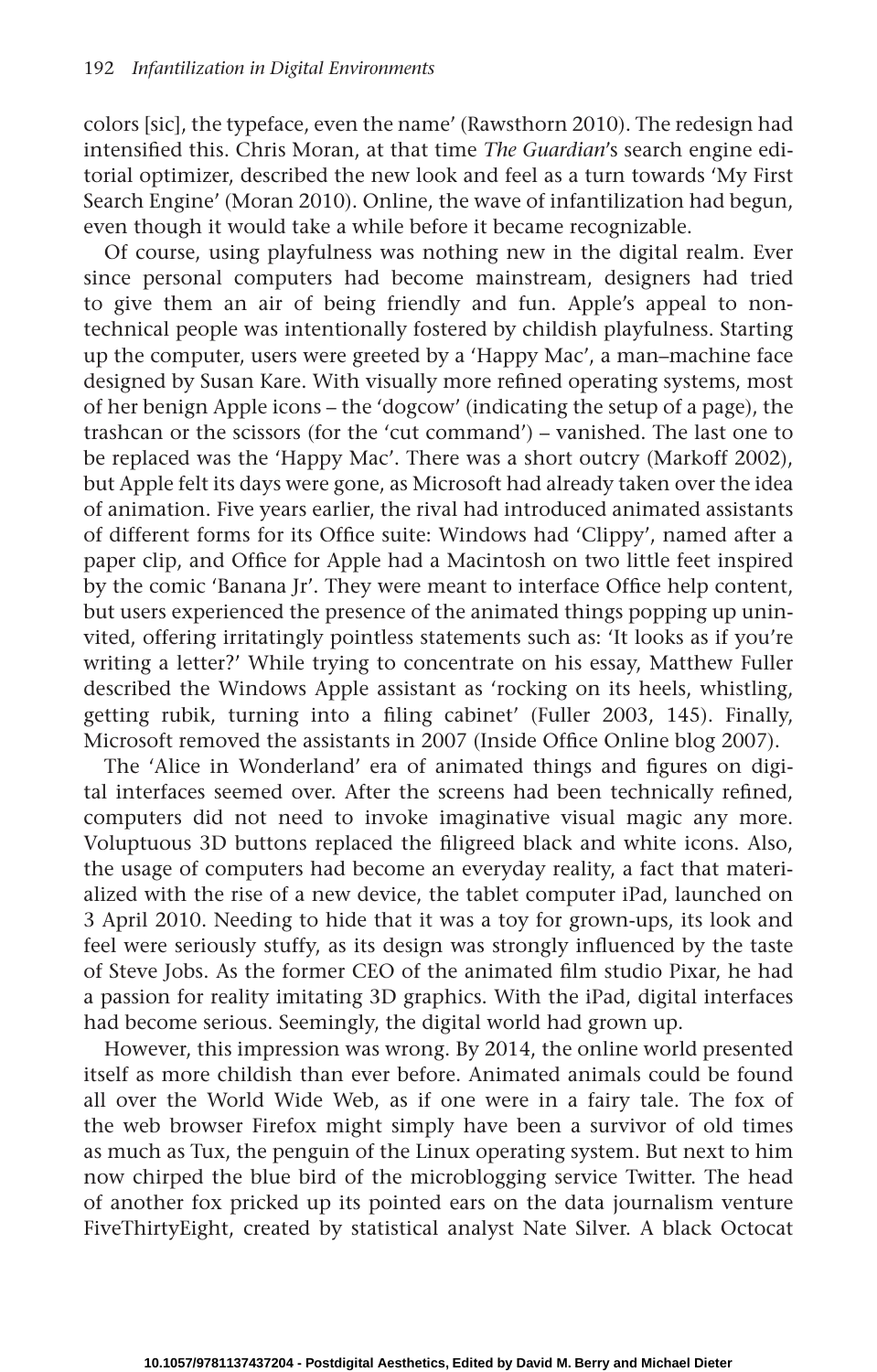had landed on the 404 pages of Github, the web-based hosting service for software development projects. A flying beaver sat enthroned on the online travel page of start-up company Hipmunk. A bare-bellied chimpanzee with a postman's hat helped creating professional email for MailChimp. A big-eyed brown owl had become part of the logo of Hootsuite, a social media management dashboard. A little white alien with antenna accompanied Reddit, the buzzing social networking service for digital native online entertainment.

But let us pause for a moment, and ask ourselves: Is this assemblage of animals associated with online brands really unusual enough to support a theory of infantilization? After all, in sports mascots had always accompanied teams. However, more evidence can be found. That the world was made suitable for children could also be seen with 'Google Doodles', coating the events and persons shaping human history and culture with imaginative cuteness. For years, Google had sporadically changed its prominent search website logo into those 'Doodles' in order to mark an anniversary or event. On those special occasions, one could find a sketch that playfully intertwined the topic of an event with the logo: the anniversary of Martin Luther King's speech, the birthday of French director Francois Truffaut or English mathematician Ada Lovelace. Now the playfulness intensified: in 2010, Google published 35 Google Doodles, more than in any previous year. In 2011 and 2012, the number went up to 76 and 83, respectively, and with them historic events turned into fabulous stories. Considering that Google is now an essential part of our public sphere – the Court of Justice of the European Union (2014) indicated this by its ruling that natural persons have the right to be forgotten and links to personal data must be erased in this public space – Google Doodles are the monuments we find on it. As we pass by those monuments when searching, they commemorate important moments that shaped our human fate. In contrast to the historic monuments cast in stone and erected on our public squares, which foster a certain symbolism and spread an air of pathos, the online Doodle monuments are not pathetic. Instead, they turn achievements into playful stories.

Finally, evidence of infantilization can be seen best where it goes wrong, much like Heidegger anticipating the being of gears from looking at those gears broken; for example, when the child-orientated storytelling is adapted to explain the British Legion on the website 'poppyspend.britishlegion.org.uk' (Royal British Legion 2014). The campaigning organisation, which provides help and welfare to current and former members of the British Armed Forces, used it to break down the usage of its donations from its fundraising each year before Remembrance Sunday, for which it uses trademarked artificial red poppies. Animating five exemplary causes, which unfold in the style of flat design, we see a bright, turquoise-coloured website with a poppy in a red cup. When scrolling, two coins are added to the cup, and the sentence: 'Follow the poppy to see where your money goes ...' appears. From there, several colourfully sketched scenes unfold, such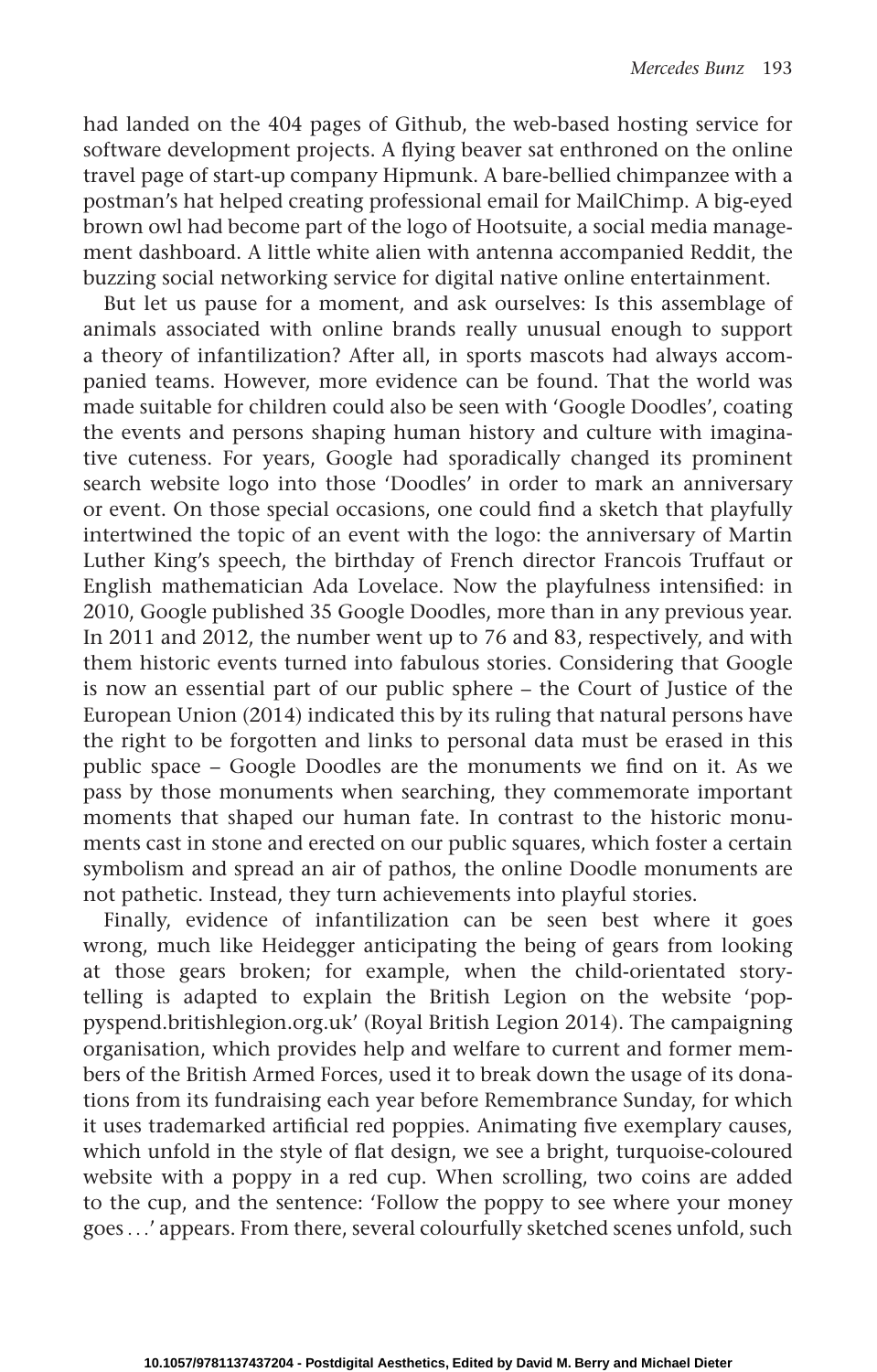as 'Helping the injured recover: Cinema at Hadley Court', 'Helping military families' or 'Helping veterans stay independent'. This last scene shows a happy, grey-haired lady in a pink dress in her dark green living room next to a non-functioning TV on the left. Behind her one sees two pictures: a large red poppy and a black-and-white one of a soldier; also on the wall are five colourful medals. On the right side of the house, a driver arrives in a grey van. As one scrolls further, an explanation appears on the ground below the house: 'Our handy vans travel around doing odd jobs and minor repairs to help veterans and their families stay in their own homes'; also a small mouse moves from left to right. In the scene, you can switch the light off and on; you can also click the telly to 'repair' it, and, instead of the grey interference, a groundhog appears to look curiously out of the telly at the visitor.

Although it is playfully styled, like a children's animation, the target group of the website is not children. The website explains to adults, the ones giving the money, the usage of donations. However, the Royal British Legion decided to address adults as if they were kids. In a webpage such as this, infantilization becomes visible. This is not an exceptional phenomenon, but can be found online in numerous cases where flat design is used to tell adults a story. It is the same on the webpage for Seattle Cider (2013), which explains the production method in the same child-orientated style, or with the introduction to a US road trip on Highway One along the Californian coast for London's tailor-made luxury vacations (Exsus 2013) produced by the digital strategy agency Shout. When flat design suitable for children is the chosen design style to tell adults stories, an interesting phenomenon becomes visible: infantilization. But what started this infantilization? And does it address the child in us? Or does it address us as a child? What are the forces at work within this style?

## **On flat design, technological determinism and its limits**

To some extent, the emergence of the childlike style of flat design is driven by technological requirements stemming from the rise of the mobile internet; of course, the most interesting aspect is the one which escapes this explanation. But first things first. Using the internet via smartphones or tablet computers changed the requirements for online design (Zimmerman 2014). Different screen sizes and a variety of connections, such as 3G, 4G, GPRS and so on, had to be taken into account alongside broadband. Detailed textures, gradients or drop shadows, typical of a graphic user interface which elaborately emulates the real world, contain a lot of information about their shape. Minimal elements need fewer parameters and tend to load faster. Also, they are easier to streamline across different devices and their screens, which makes them preferable from the perspective of 'responsive design'. A new look emerged: 2013 became the year in which flat design won the 'battle flat design vs. realism' (Intacto 2013). And this time, the new look was triggered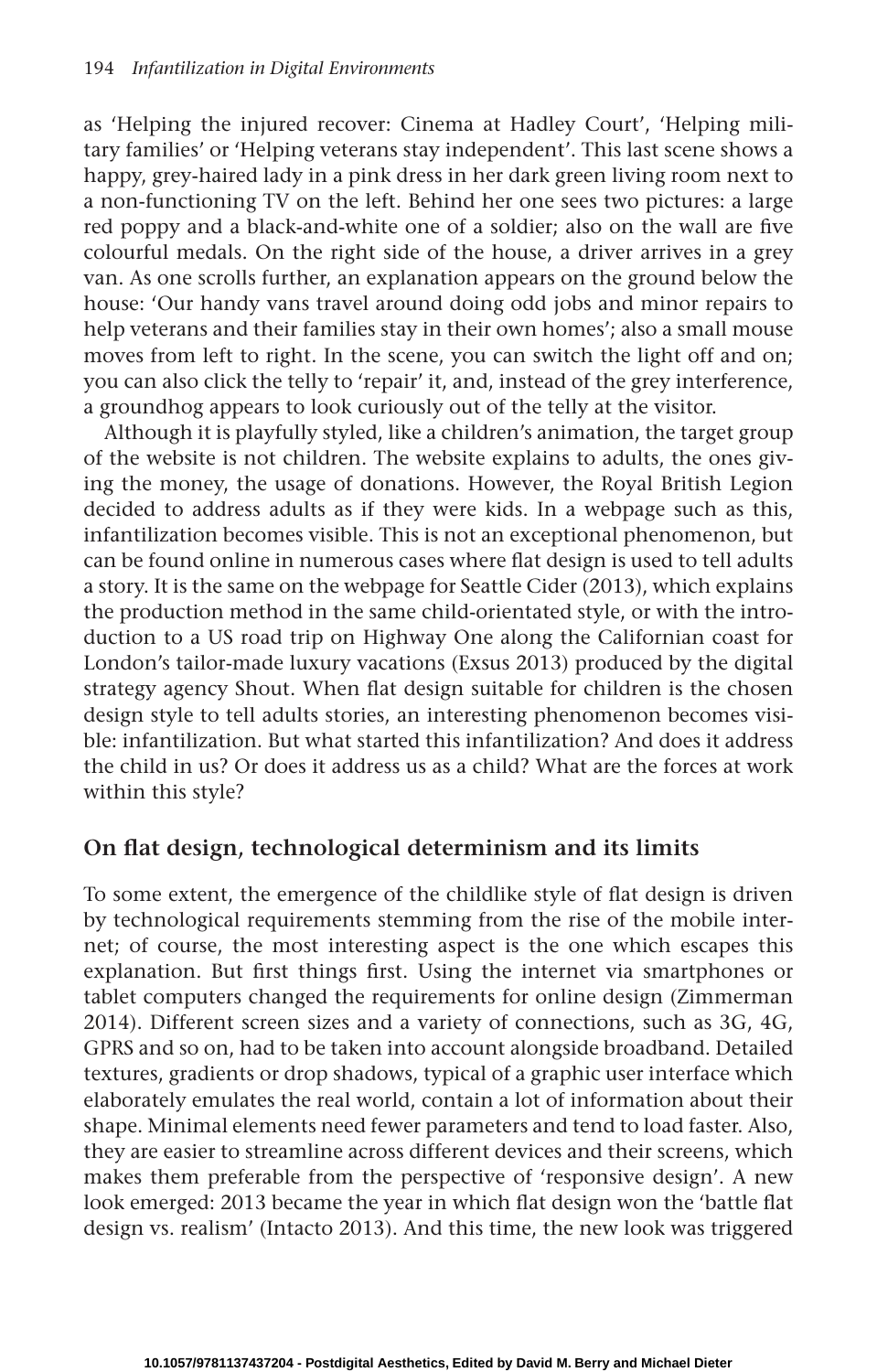by a company that had so far been mostly known for learning from the innovation of others: Microsoft.

Faced with the staggering success of Apple's iPhone, Microsoft decided to enter the same area but to respond with a very different approach (Wingfield 2012a). Eager to avoid Apple's extensive use of skeuomorphism, the Microsoft designers decided to focus on cards instead of buttons. Their inspirations were European transportation signs, with their neat grids of tiles and words, and the design principles of classic Swiss graphic design, which favours a minimal style, emphasizes typography and uses a grid. With text placed on cards instead of using buttons, one could navigate laterally by scrolling canvases. The typography-based design language known today as 'Microsoft Design language' followed the requirements of responsive design, and broke the content of a page down into individual components and modules. Its principles had originally been developed for Microsoft's mobile media player Zune (2006–2008), before they were taken over to the Windows phone, launched in 2010. Its flat design inspired others. Soon the use of cards as a principal design element was widely copied. The new design allowed Microsoft to find itself in a new role: the critics greeted it with enthusiasm (Wingfield 2012b). Four years after the Windows phone was launched, their general approach can be found not only on all sorts of different devices but also within other services, including Google's search results.

Around the same time, another trend emerged online: websites changed their navigation, replacing the notion of 'browsing' and 'pages' with a preference for 'scrolling'. Services such as Tumblr or Twitter were among the first to implement 'endless scrolling'. Automatic loading of content replaced the link to older pages at the end of a page. Also, web designers began incorporating a technique called 'parallax scrolling', which was used first in traditional movie animation, and then later in arcade games and video games such as 'Sonic the Hedgehog'. By combining two or more layers, such as a fast-moving foreground layer for the hedgehog with a slowly moving background layer for the environment he runs through, the illusion of movement is created. Using HTML5 and CSS3, webpages started to realize this effect with the help of the user's scrolling; the British Legion is one example among many who made use of this. The new technique gave rise to new ways of digital storytelling: it guides the visitor of a webpage through visual story elements while allowing him at the same time to click and dig for hidden information on these scenes. Its breakthrough was in 2011, with the online campaign 'Nike Better World'; a design by Ian Coyle which allowed the visitor to glide seamlessly through different 'scenes' and broke down complex production aspects of Nike's shoes into visual stories.

However, the simple, playful, infantile design that has recently become the contemporary style in which we manoeuvre is not just driven by technical forces. While digital technology led designers to prefer flat, modular and responsive elements, this does not explain why contemporary interfaces and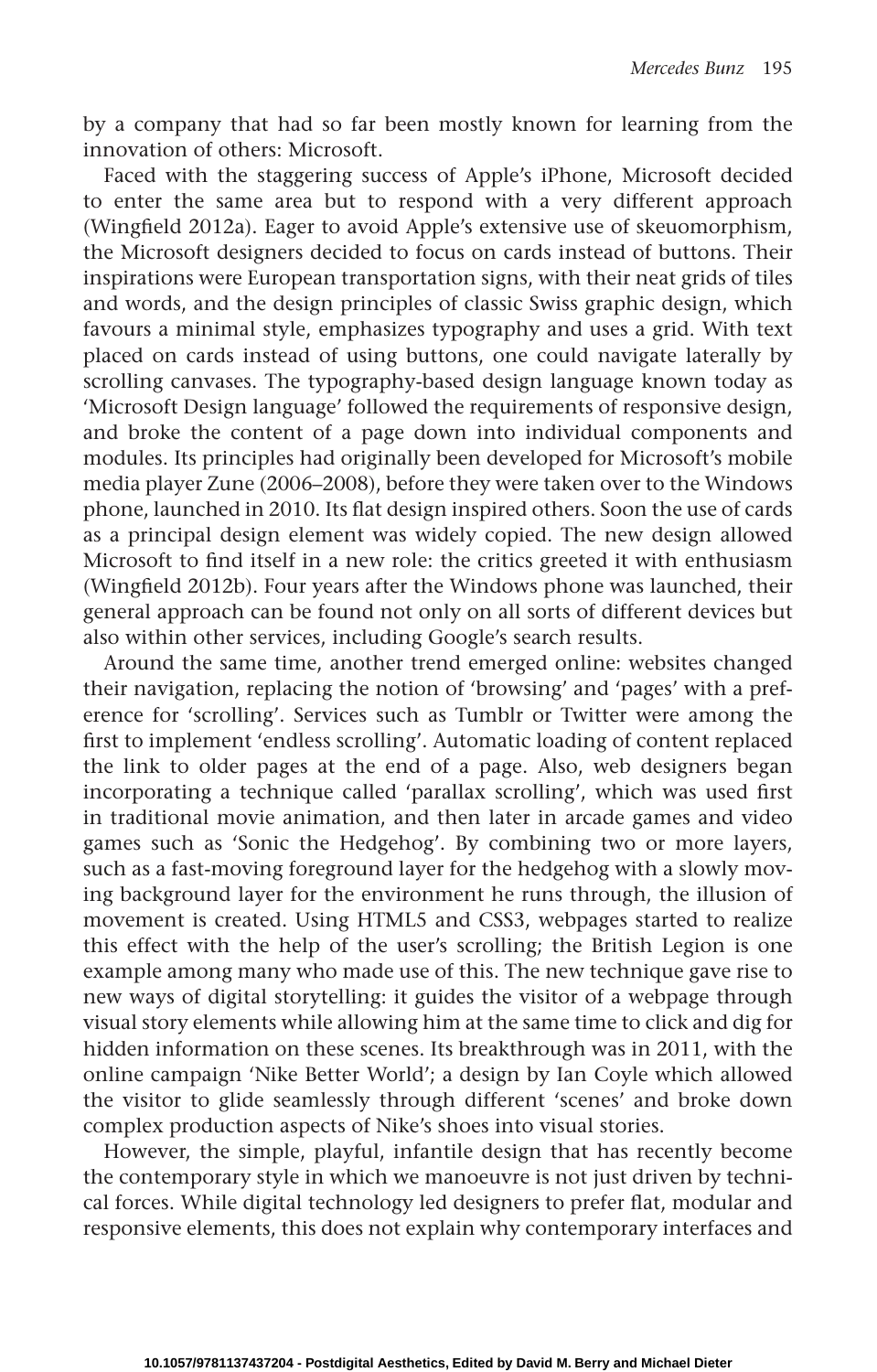brand designs have started to address adults as if they were kids: breaking down complexity, colourful design, big typography, and animated animals or things with friendly faces. And it is not just about being amicable and nice, either. As Althusser has shown in his theorization of ideology, being addressed is an act whereby an individual is transformed into a specific subject, which he describes as follows: 'ideology "acts" or "functions" in such a way that it "recruits" subjects among the individuals [... ], or "transforms" the individuals into subjects [ ... ] by that very precise operation which I have called *interpellation* or hailing' (Althusser 2006, 105). In our contemporary case, his approach helps us to question our infantile online world from two perspectives. The first looks at the interpellation: As what are we recruited in this call, and what is being said, when we are addressed as children? Also, what is the discursive position of this address; what is being addressed as a child all about? Why does it occur now, and what is the specificity of its occurrence?

What does it mean that technology is addressing us in this way? To answer this question, let us observe the role the technology company takes in this interpellation. First of all, we notice that they present themselves as colourful and friendly, and give the impression that they are playful and easy to use: a friend one can interact with, a playfellow. This friend, the technological interface, avoids appearing as something superior but presents itself at eye level. This is relevant, as David F. Noble has reminded us: 'If the relationship between technical people and those who wield social power informs their designs and their estimates of what is possible, so too, ... does their relationship with those who must work with, or within, their "systems" ' (Noble 2011, 44). In our case, colourful design implements a very specific relationship between user and technology that determines the 'estimate of what is possible'. The style of flat design turns the technical interface into a buddy one can interact with. It appears to be a playfellow that presents itself on eyelevel and avoids appearing as something superior. In this way, 'their system' comes across as innocent: even serious topics are delivered to us in a playful manner, such as the blue dinosaur on Facebook reminding us of too public privacy settings in March 2014 (Albergotti 2014). Addressed as children, we do not need to think about our actions, or bear the consequences. Everything looks easy and fun. By this, users are manipulated into becoming well-entertained subjects, who are carefully prevented from getting bored and turning somewhere else.

This approach resonates well with another phenomenon of our contemporary society: gamification, a term used for game thinking and game mechanics in non-game contexts (Fuchs et al. 2014). The general breakthrough of the concept dates back to 2010, when it was driven by the gamified mobile social networking application Foursquare (Deterding et al. 2011). Game and media theorist Joost Raessens (2014, 105) explains the rise of gamification with the structural similarities of the digital and games: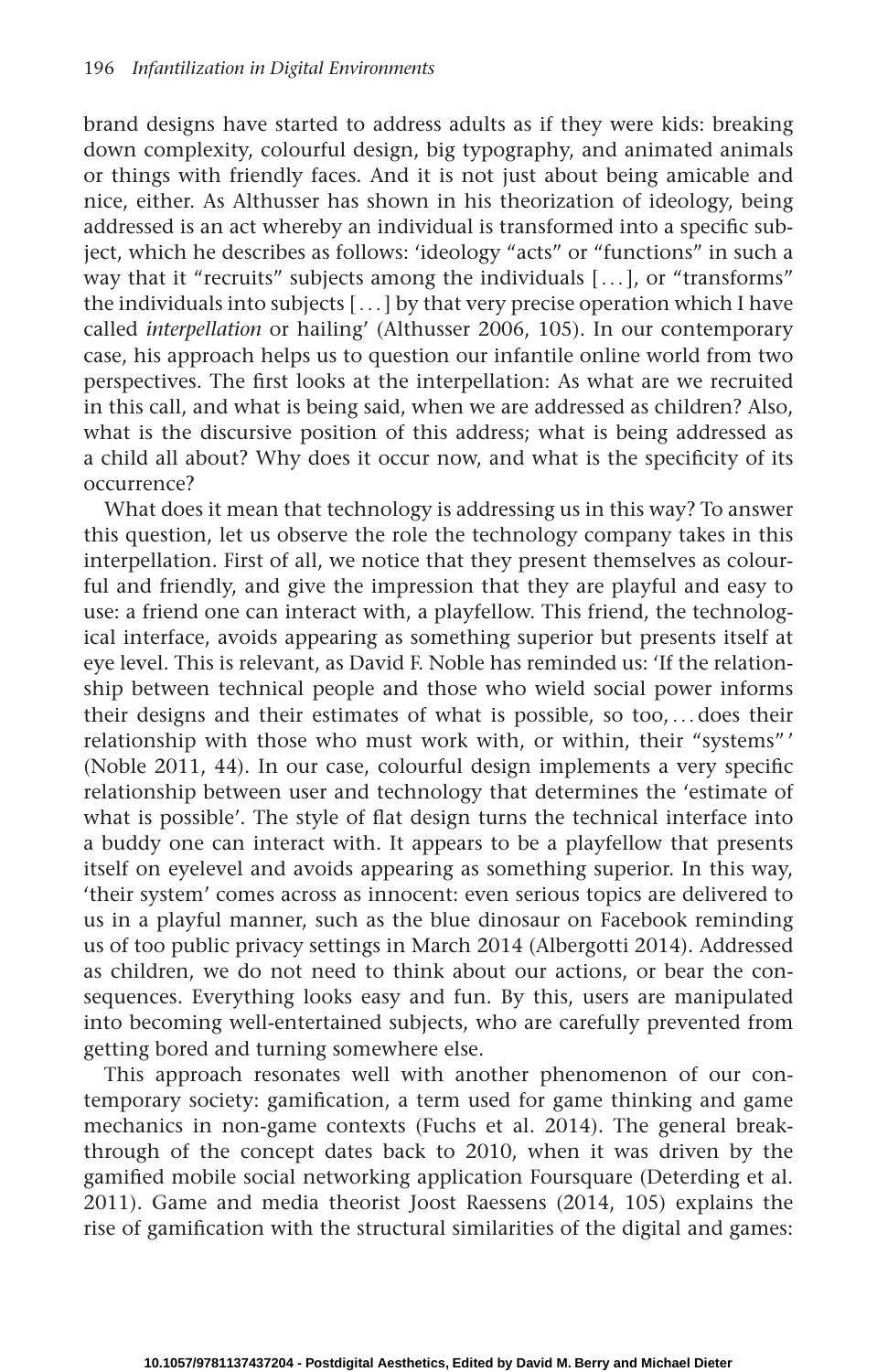'digital media offer forms of pleasure and annoyance resulting from the interactive aspect: there is frustration when the computer does not perform what you want it to do and pleasure involved in surrendering to the rules or conversely opposing them'.

Driven by new playful digital media, Raessens (2006; 2014) is not alone in observing a ludification of our societies. In recent years, researchers of several disciplines have determined a transformation of the concept of work as it was known in the 20th century. Back then, work was understood as being in opposition to leisure; now it seems to be an operation incorporating creativity and play. In sociology, Luc Boltanski and Eve Chiapello (2006) have shown the rise of a new spirit of capitalism, which poses as a central value creativity instead of obedience. In media studies, Tiziana Terranova (2004) has described the rise of free labour on the web, where users will work long hours on projects or platforms without getting paid, caught between exploitation (work) and pleasure (play). In management studies, Niels Åkerstrøm Andersen (2009) has described the surprising magnitude and prevalence of play in all its variations by looking at a wide range of cases in contemporary organisations: in offices of start-ups and tech companies, the distinction between work and non-work has been made blurry. The colourful open working space of Twitter's office in San Francisco is flanked by lounges, snack bars, game rooms and two life-sized green deer, and offers a huge rooftop for chilling out. Google's 'Super HQ' in London's 1-13 St Giles High Street which opened in 2012 provided for its 600 employees staff beach huts as meeting or reading rooms, a recycled jet fighter ejector seat, and oversized padded furniture to give the impression of being back in Granny's flat. And even smaller start-ups such as the London-based research reference manager Mendeley have at least a football table (Bonasio 2013). All play and no work.

From this perspective, the spreading of gamification and the ludification of our societies, as well as the transformation of the concept of work, seem to be part of the same shift which is currently driving Western societies. Both workers as users are manipulated into becoming well-entertained subjects who are carefully prevented from getting bored and turning somewhere else. But while gamification and the infantilization of interfaces share aspects, they also need to be differentiated, as games are not necessarily for children. Football, golf, tennis, or even betting, theatre or role-playing games, board or party games are games for adults. It is not in games, but in the world of digital technology, where we find ourselves addressed as children. Therefore, the infantilization of interfaces cannot be fully explained by the phenomenon of gamification. To find an explanation for this, one needs to look at the phenomenon again. For something else is also at work in infantilization: childlike interfaces suggest that there is no need to understand the forces and interests that have created those bright colourful surfaces. Cheerful design sets users free from second thoughts about the complexity of the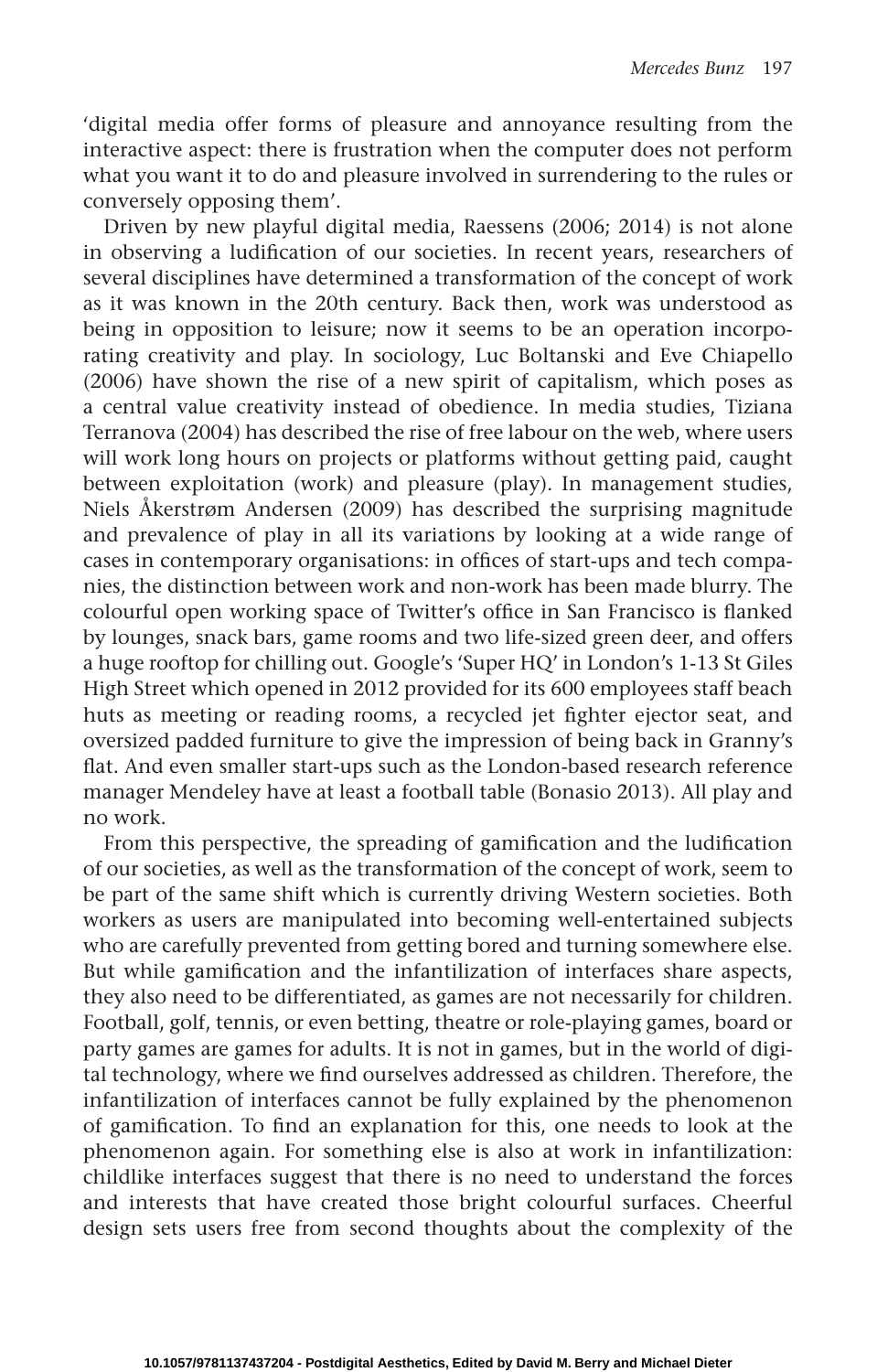technological apparatus, or about the complexity of the world we live in. The user does not need to understand, but just needs to try it: go create! No need to think twice. Simply do as you are invited, and play along happily, dear child.

From the perspective of the technology company developing tech services, apps, tools or devices, *stupidity*, not understanding, is the desirable state the user should be in. As it is, stupidity has turned from a deficiency to an advantage: in view of the fact that digital technology in general, and code in particular, is something highly complex (Berry 2011, 74 and 98–99; 2014) and can only be understood by nerds, technological applications need to look easy and fun. This conceals the fact that they address everyone on the level of simple minds: innocently, they look suitable for children. Here, infantilization excels at masking stupidity. It lures the user into making use of this highly complex thing called digital technology. It masks the fact that stupidity has taken on a central role within modern capitalism. As Deleuze and Guattari have described it, it has become an apparatus which operates 'at the heart of production itself': capitalism doubles 'capital and the flow of knowledge with a capital and an equivalent flow of *stupidity*' to ensure 'the integration of groups and individuals into the system' (Deleuze and Guattari 2000 [1977], 235–236). After all, challenging people and handing them responsibility would only scare them away. And media, as Matthew Fuller and Andrew Goffey recently observed, have an important 'role [...] in propagating, amplifying, embedding, and redistributing stupidity' (Fuller and Goffey 2012, 168). But this is not all – the situation is more complicated. Infantilization is not always patronizing. It is ambivalent, a tendency we find so often when we look at the being of technology. For sure, simplification and deskilling can turn out to be manipulatively patronizing, but they can also empower people to use an unfamiliar tool, and sometimes they do both at the same time. For to empower people you need to ensure their 'integration ... into the system' (Deleuze and Guattari 2000 [1977], 236). While there is certainly a force of manipulation, next to it we find an idea of empowerment. In fact, this idea was essential for the evolution of the graphical user interface in the 1970s.

Back then, theories of learning and problem solving informed the ideas of computer engineers about symbolic machines and their interfaces, especially those of developmental psychologist Jean Piaget. When observing very young children between the ages of two and seven, Piaget recognized a specific way in which children start playing and analyse their environment using mental symbols. From his observations, he could only conclude that the logic evolving at that age is not only formed in the brain. Experimental operations and figurations are equally important: 'I believe that logic is not a derivative of language. The source of logic is much more profound. It is the total coordination of actions, actions of joining things together, or ordering things, etc. This is what logical-mathematical experience is' (Piaget 1972,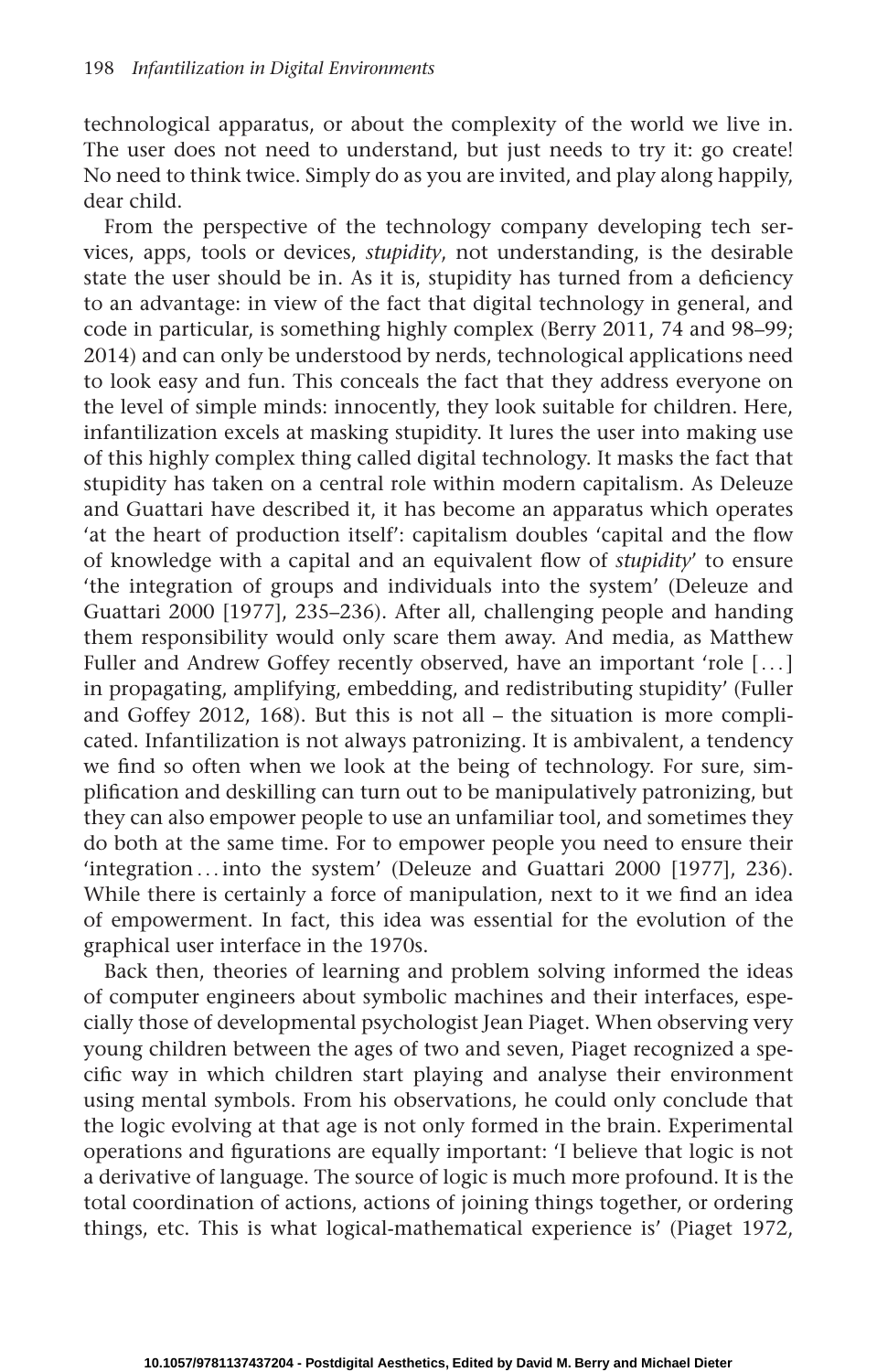13). His approach was picked up by mathematicians and computer scientists, such as Seymour Papert and Alan Kay. For them, the computer became a thing that was not focused on calculations but on experimental understanding. Papert had worked with Piaget at the University of Geneva from 1958 to 1966 (Papert 2007), and Piaget's influence can be found in Papert's work on educational computers: the creation of the computer language Logo, or the programmable robot 'Valiant Turtle', sold from 1983 to 2011. But while Papert adapted Piaget's theories to teach children programming, his friend and colleague Alan Kay broadened this approach to 'Children of All Ages'. Relying on the insights of Piaget that logic can be produced by actions as much as by language, he wrote the proposal 'A Personal Computer for Children of All Ages' (Kay 1972). Like our contemporary devices, this portable educational computer "Dynabook" developed at the Xerox Corporation's Palo Alto Research Center (PARC) was self explanatory. Kay was also a driving force to refine the concept of hyperlinks and extend it to graphics: a precursor of today's graphic user interface, which finally made personal computers easy to understand and, therefore, to use, and turned them into a mass product. With the graphical user interface a new user emerged, who could operate the computer without external training. Like with video games one could now learn the rules and tasks simply by playing, and this is why one speaks of 'digital natives' or 'digital literacy' (see, for example, Manovich and Tifentale 2015, this volume). Adapting learning to 'children of all ages' made the computer popular beyond computer experts and scientists. It revolutionized the knowledge one needs when using computers, although it also meant that from now on learning would always continue and school would never end. Today, the infantilization of interfaces described above can also be read as a sequence of this approach. Making interfaces more playable emerges as a way to increase media literacy and make new technologies more attractive to marginalized users (Kücklich 2004).

## **Conclusion**

The difference between empowering the user and manipulating her or him is minimal, but decisive: it makes a difference whether the interface is empowering you, or patronizing you while hiding it in bright, friendly colours and the technique of infantilization. In a conversation about this contemporary problem of interface designs, Robert Ochshorn (2014) pointed out that there is, indeed, a fine line between 'designing to empower a skilled user' and 'designing to prevent a user from \*feeling\* stupid'. This means that the difference between the interface assuming you are intelligent and teaching you to outgrow it, and patronizing the user by eliminating the possibility of making mistakes while effectively controlling her or him, is difficult to spot. Following Wendy Chun, who addresses the new media of today as a habit, one can say that habits 'are both inflexible and creative' (Chun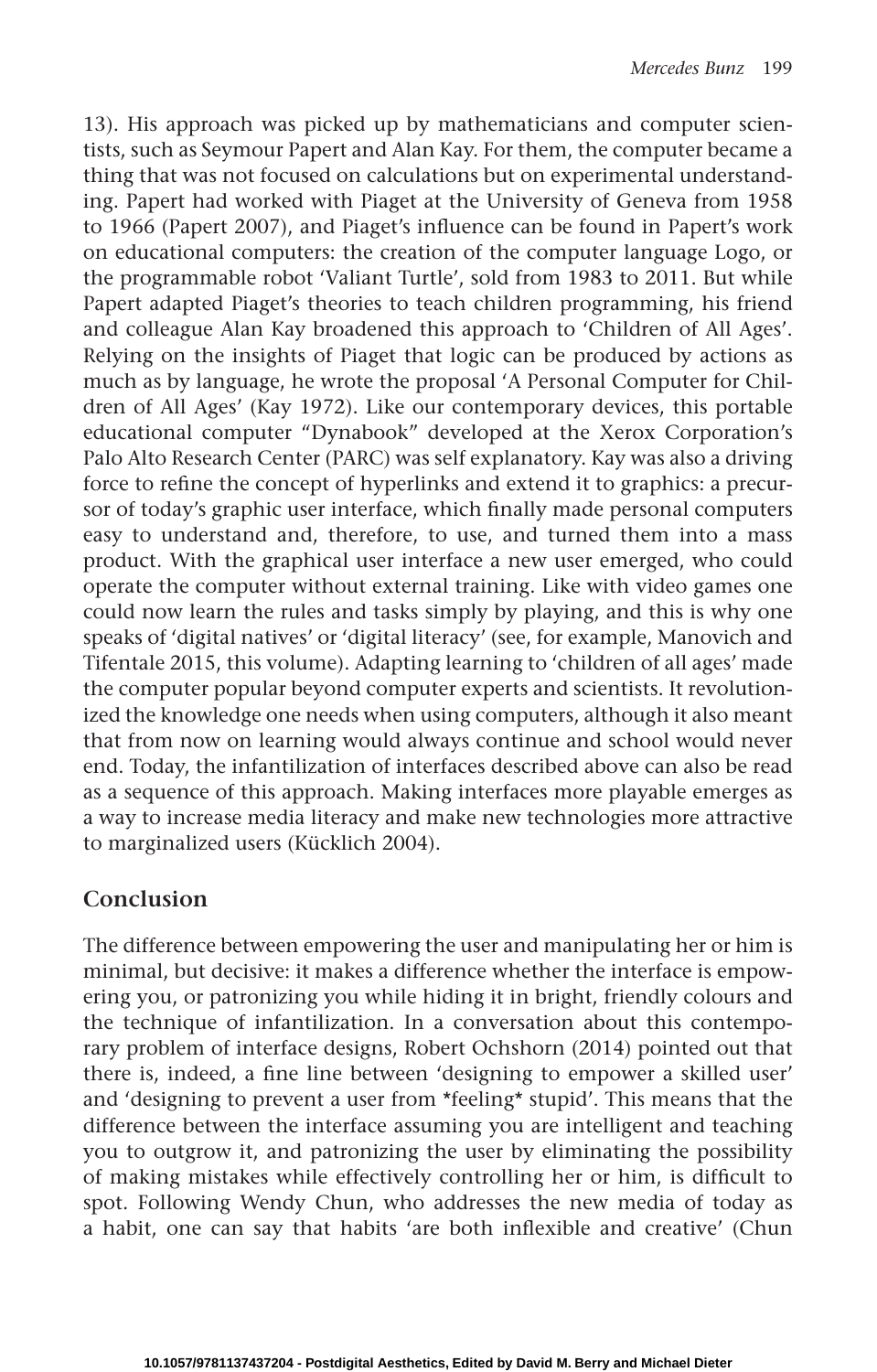forthcoming 2015; Chun 2015, this volume), while Tiziana Terranova (2004, 83) has pointed out that online spaces cannot be conceived as 'purely functional'. As I have pointed out elsewhere (Bunz 2014, 50), this is a tendency we find often when looking at the *being of technology*: technology is haunted by an ambivalence – in this case, its potential to manipulate and its potential to empower people.

Despite infantilization looking friendly and innocent, it might follow other interests, and, at a time in which computers are becoming ubiquitous, we need to be aware of this. Soon, infantilization might leave our screens to be found on the things around us – Google has recently launched a car with a smiling face. Being addressed as a child is ambivalent, and this ambivalence is typical of our time: technology companies want people to feel comfortable and play with their technology. At the same time, people also need to take technology into their own hands, as learning how to use it not only empowers them, but also shapes what technology becomes: school will never end.

## **Bibliography**

- Adams, P. (2013) Why Cards Are the Future of the Web, *Intercom*, 5 September 2013. http://insideintercom.io/why-cards-are-the-future-of-the-web, date accessed 3 March 2015.
- Albergotti, R. (2014) Facebook's Blue Dino Wants You to Mind Your Posting, *Digits: Tech News and Analysis from the Wall Street Journal*, 1 April 2014*.* http://blogs.wsj.com/digits/2014/04/01/facebooks-blue-dino-wants-you-tomind-your-posting/, date accessed 3 March 2015.
- Althusser, L. (2006) Ideology and Ideological State Apparatuses (Notes towards an Investigation), in Sharma, A. and Gupta, A. (eds.) *The Anthropology of the State: A Reader.* Oxford: Blackwell. 86–111.
- Andersen, N. Åkerstrøm (2009) *Power at Play: The Relationships between Play, Work and Governance*. Basingstoke: Palgrave Macmillan.
- Berry, D. M. (2011) *The Philosophy of Software. Code and Mediation in the Digital Age.* Basingstoke: Palgrave Macmillan.
- Berry, D. M. (2014) *Critical Theory and the Digital*. New York: Bloomsbury.
- Boltanski, L. and Chiapello, E. (2006) *The New Spirit of Capitalism*. London: Verso.
- Bonasio, A. (2013) Mendelife Meet Matthew Green. Mendeley Blog, 21 February 2013. http://blog.mendeley.com/start-up-life/mendelife-meet-matthew-green/, date accessed 3 March 2015.
- Bringuier, J. (1980) *Conversations with Jean Piaget*, trans. Miller Gulati, Basia. Chicago: University of Chicago Press.
- Bunz, M. (2014) *The Silent Revolution. How Digitalization Transformed Knowledge, Work, Journalism, and Politics without Making Too Much Noise.* Basingstoke: Palgrave Macmillan.
- Chun, W. H. K. (2015) Networks NOW: Belated Too Early, in Berry, D. M. and Dieter, M. (eds.) *Postdigital Aesthetics: Art, Computation and Design*. Basingstoke: Palgrave Macmillan.
- Chun, W. H. K. (forthcoming 2015) *Habitual New Media*. Cambridge, MA: MIT Press.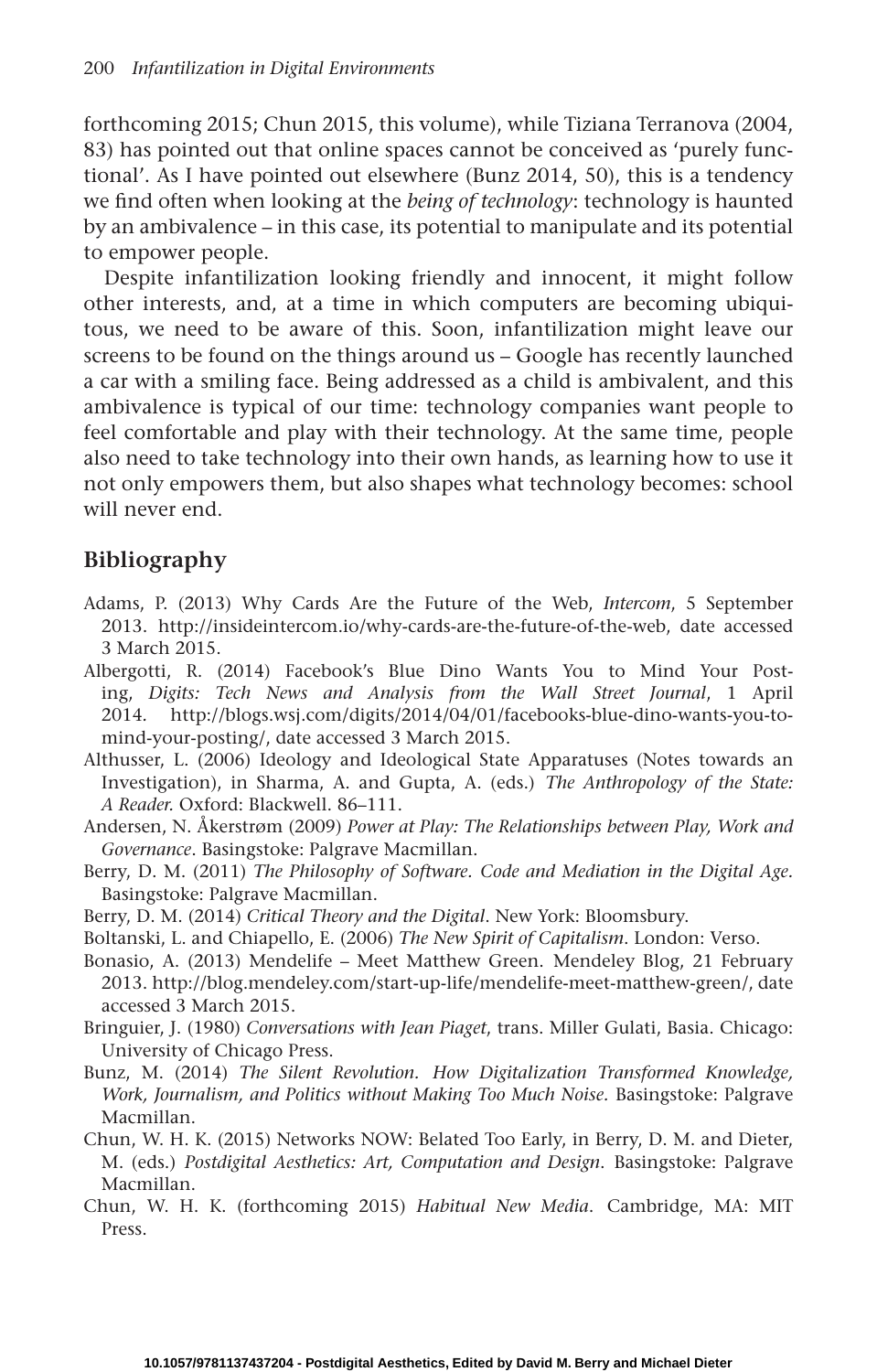- Court of Justice of the European Union (2014) Judgment in Case C-131/12 Google Spain SL, Google Inc. v Agencia Española de Protección de Datos, Mario Costeja González. Press Release No. 70/14. Luxembourg: 13 May 2014.
- Deleuze, G. and Guattari, F. (2000 [1977]) *Anti-Oedipus: Capitalism and Schizophrenia*. Minneapolis, MN: Minnesota Press.
- Deterding, S., Sicart, M., Nacke, L., O'Hara, K. and Dixon, D. (2011, May). Gamification. Using game-design elements in non-gaming contexts. In *CHI'11 Extended Abstracts on Human Factors in Computing Systems*. ACM 978-1-4503-0268- 5/11/05. 2425–2428.
- Exsus (2013) www.exsus.com/highway-one-roadtrip, date accessed 3 March 2015.
- Foucault, M. (1972 [1997]) *The Archaeology of Knowledge*. London: Routledge.
- Fuchs, M., Fizek, S., Ruffino, P. and Schrape, N. (eds.) *Rethinking Gamification.* Lüneburg: Meson Press.
- Fuller, M. (2003) It Looks Like You're Writing a Letter: Microsoft Word, in Fuller, Matthew (ed.) *Behind the Blip. Essays on the Culture of Software.* New York: Autonomedia. 137–165.
- Fuller, M. and Goffey, A. (2012) *Evil Media*. Massachusetts: MIT Press.
- Googleblog (2010, May 5) A Spring Metamorphosis Google's New Look. http:// googleblog.blogspot.co.uk/2010/05/spring-metamorphosis-googles-new-look.html, date accessed 3 March 2015.
- Inside Office Online blog (2007, January 30) Yes, Clippy is dead. http://blogs.msdn. com/themes/blogs/generic/post.aspx?WeblogApp=inside\_office\_online&y=2007& m=01&d=30&WeblogPostName=yes-clippy-is-dead&PageIndex=2, date accessed 3 March 2015.
- Intacto (2013) http://www.flatvsrealism.com/, date accessed 3 March 2015.
- Kay, A. (1972) A Personal Computer for Children of All Ages. [Originally published in the Proceedings of the ACM National Conference, Boston, August 1972.] http:// www.mprove.de/diplom/gui/kay72.html, date accessed 3 March 2015.
- Kücklich, J. (2004) *Play and Playability as Key Concepts in New Media Studies*. Paper. STeM Centre: Dublin City University.
- Manovich, L. and Tifentale, A. (2015) Selfiecity: Exploring Photography and Self-Fashioning in Social Media, in Berry, D. M. and Dieter, M. (eds.) *Postdigital Aesthetics: Art, Computation and Design*. Basingstoke: Palgrave Macmillan, pp. 109–122.
- Markoff, J. (2002, August 26) Happy Mac Becomes an Icon of the Past, *The New York Times*. http://www.nytimes.com/2002/08/26/technology/26MAC.html, date accessed 3 March 2015.
- Moran, C. (2010) Discussion of the New Google Logo. (Personal communication, 6 May 2010.)
- Noble, D. F. (2011) *Forces of Production. A Social History of Industrial Automation.* Piscataway, NJ: Transaction Publishers.
- Ochshorn, R. (2014) mail@rmozone.com, date sent 7 June 2014, 14:49. mercedesbunz.net.
- Papert, S. (2007) Seymour Papert. http://web.media.mit.edu/∼papert/, date accessed 3 March 2015.
- Piaget, J. (1972) Development and Learning, in Ripple, R. E. and Rockcastle, V. N. (eds.) *Piaget Rediscovered*. Ithaca, NY: Cornell University, 1972. 7–20.
- Raessens, J. (2006) Playful Identities, or the Ludification of Culture, *Games and Culture* 1 (1): 52–57.
- Raessens, J. (2014) The Ludification of Culture, in Fuchs, M., Fizek, S., Ruffino, P. and Schrape, N. (eds.) *Rethinking Gamification.* Lüneburg: Meson Press. 91–114.